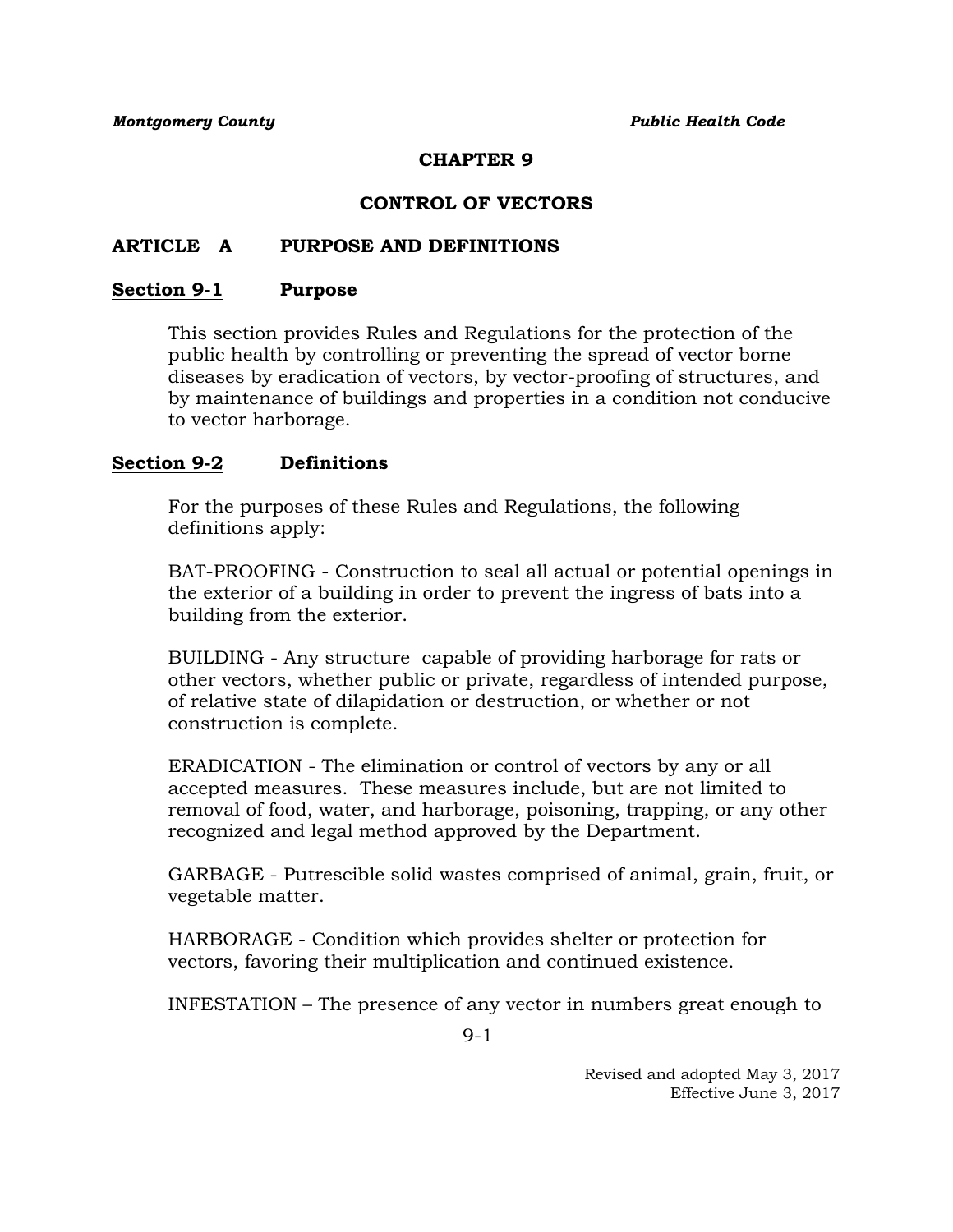present a condition detrimental to the public health.

INVERTEBRATE VECTOR - An arthropod capable of transmitting a pathogen to man, or capable of causing food to become unclean, unwholesome, spoiled, adulterated, or unsafe for human consumption.

PEST CONTROL OPERATOR - A commercial pesticide applicator certified by the Pennsylvania Department of Agriculture to apply restricted use pesticides for household and health related pest control.

PREMISES - A lot, plot, or parcel of land, including the buildings and structures thereon.

RAT-PROOFING - Construction to prevent the ingress of rats into a building, consisting of sealing all actual or potential openings into a building with materials impervious to rodent gnawing.

REFUSE - Nonputrescible waste generally regarded and classified as rubbish, trash, junk, and similar designations.

VECTOR - Any living creature that transmits an infectious agent to humans.

## **ARTICLE B GENERAL PROVISIONS**

## **Section 9-3 General Vector Control**

- a. Whenever there is evidence of vector infestation in or around any building or establishment, so as to present a condition detrimental to the public health, then it shall be required that appropriate and effective vector eradication and control measures be instituted and maintained so as to eliminate said infestation and prevent future infestation.
- b. Whenever an extensive vector infestation exists on any premises, so as to present a condition detrimental to the public health, it shall be required that the services of a pest control operator be obtained in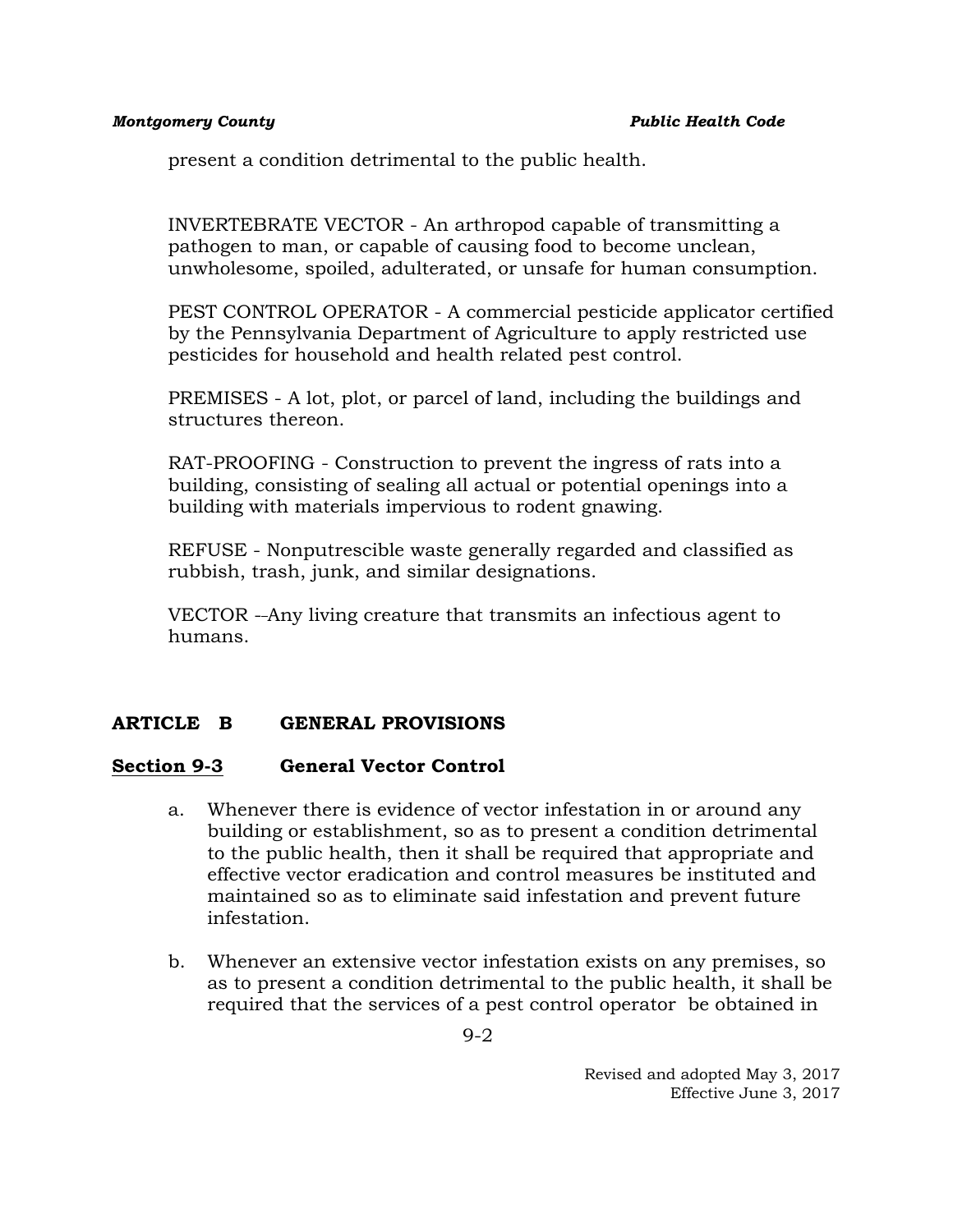order to institute satisfactory vector eradication measures.

## **Section 9-4 Rat Control**

- a. All premises shall be maintained in a condition not conducive to rat harborage or to afford rats a food source when there is evidence of an infestation.
- b. Whenever there is evidence of rats harboring on any premises, it shall be required that rat eradication measures be instituted and maintained until the premises are rat- free.
- c. Requirement of Rat-proofing: All buildings shall be rat-proofed, free of rats, and maintained in a rat-proofed and rat free condition.
- d. Closing of Facilities: Whenever conditions establish extensive rat harborage at an occupied building, the Department is empowered, after due notification in accordance with Chapter 17 to close said building until rat eradication measures have been instituted and the building made rat-proof.
- e. Destruction of Facilities: Whenever conditions establish extensive rat harborage at a building and corrective measures in accordance with Subsections 9-4 (a) through (d) have not been instituted within sixty (60) days from notification, the Director is empowered to institute emergency measures including, but not limited to, the destruction of said building in accordance with the powers and duties conferred upon the Director under the authority of the "Local Health Administration Law".
- f. Food for animals: All food for or feed intended for the feeding of farm animals, pets, or other animals shall be stored under rat-proof containment.
- g. It is hereby required that all garbage upon which rats may feed shall be placed and stored, until collected, in leak-proof, non-absorbent, corrosion-resistant containers which shall be kept covered with tight-fitting lids when filled or stored.